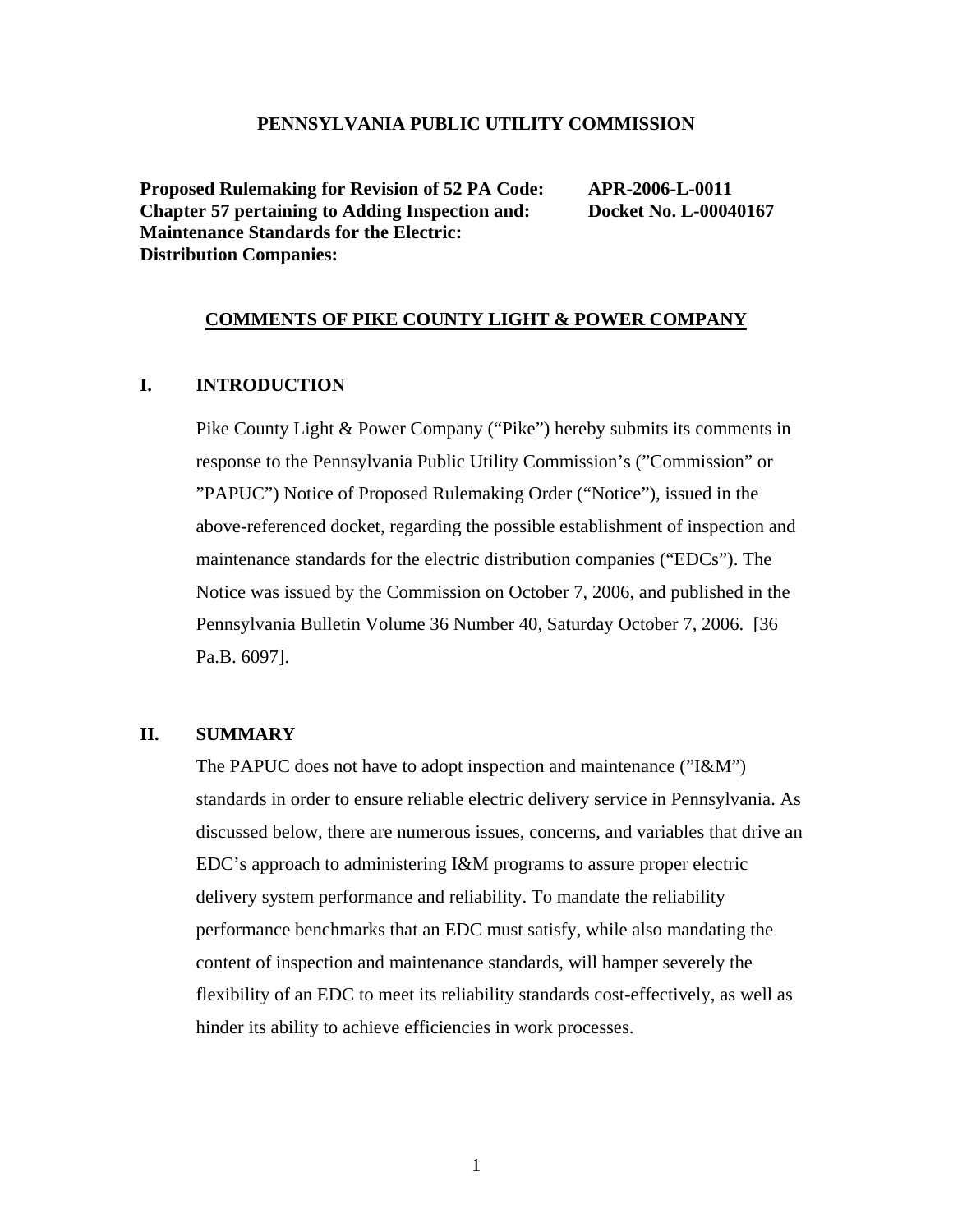#### **III. SPECIFIC COMMENTS**

While it is within the PAPUC's authority to adopt I&M standards, Pike does not recommend that specific I&M standards should be adopted. Instead, Pike recommends that the Commission establish certain broad reliability criteria and afford individual utilities the flexibility to meet such criteria in the most efficient, cost-effective manner. Any standards adopted by the Commission must not conflict with similar standards adopted by the Federal Energy Regulatory Authority ("FERC"), or the PJM Interconnection ("PJM").

It is undeniable that the characteristics of individual EDC service territories can vary significantly. EDCs presently utilize numerous and various companyspecific inspection techniques and reliability-targeted programs for predictive and preventive maintenance to improve reliability. Although equipment may be the same, each utility system is different and such programs have been tailored accordingly. There are numerous utility-specific factors that will affect the content, administration, and variability of I&M programs. These include local weather patterns and how factors such as lightning and wind affect different parts of an EDCs service territory, types of trees and tree growth rates, flat or mountainous terrain, local or municipal regulations and permitting requirements, and union agreements. Additionally, EDCs have different infrastructure and equipment issues that affect the characteristics of their I&M programs, as well as how they are implemented. These include, overhead or underground construction, voltage classes, feeder lengths, age of equipment and plant, and fault availability and equipment duty cycles.

Pike is also a part of a multi-state utility system. The Company has developed its present I&M reliability programs based on history and experience, as well as best utility practices. Tailoring individual programs to specific states within one company is costly and an inefficient use of resources.

2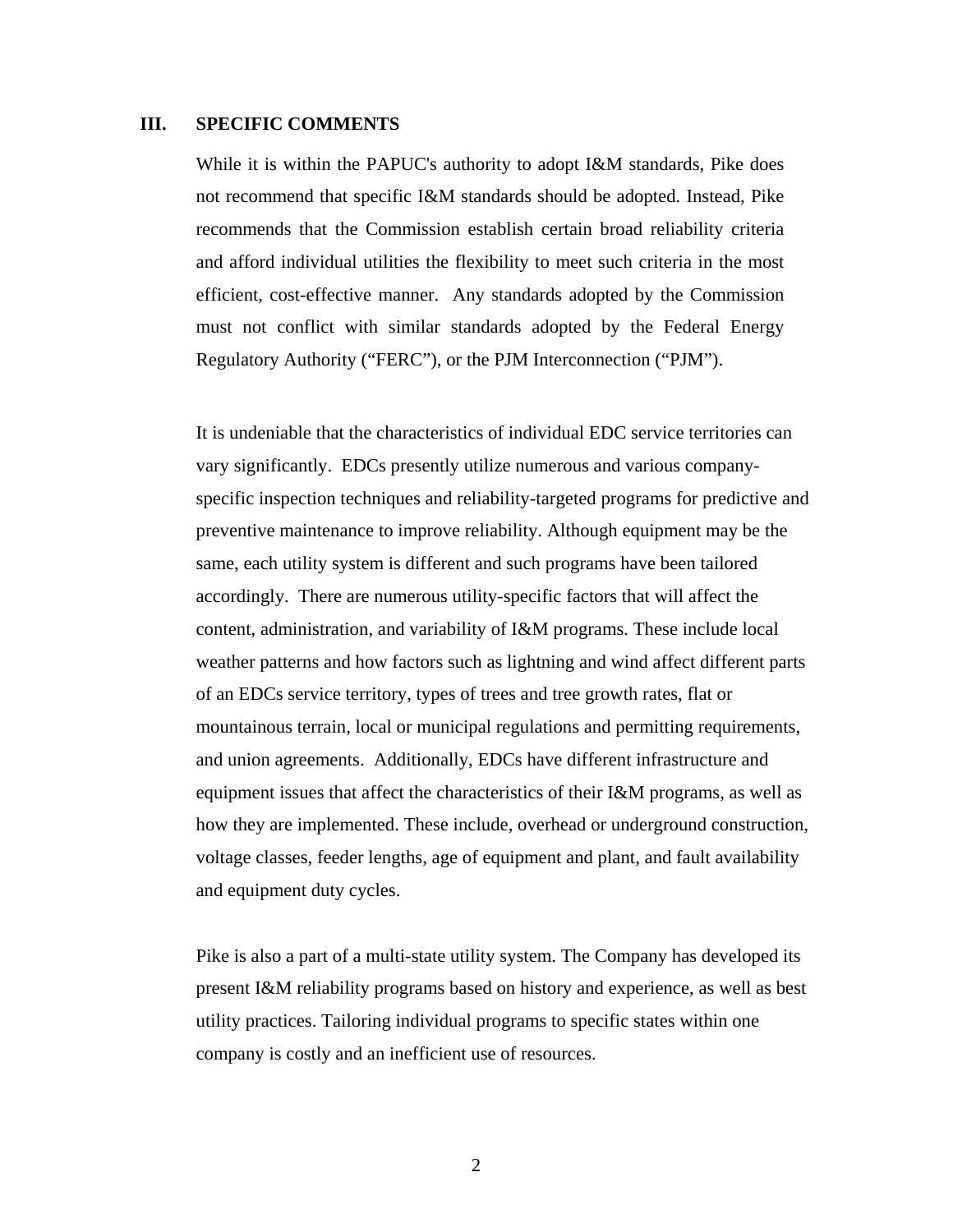EDCs have extensive experience managing their transmission and distribution systems. Programs continue to be modified and improved, applying best practices, and efficiencies have been gained in work practices over time. The flexibility to modify programs and adapt resources to changing requirements should be maintained within each individual EDC's control. Furthermore, now that the PAPUC is informed of existing I&M programs and spending in the Annual Reliability reports, it should not prescribe strict and uniform I&M standards for all the EDCs. Even if the PAPUC determines to subject all EDCs to the same broad categories of I&M standards, the metrics that are applied to individual utilities should not be similarly uniform. Rather, the metrics that are adopted to measure performance should be adjusted on an individual EDC basis to reflect the fundamental differences that exist among EDCs, as discussed above.

The PAPUC should preserve an EDC's flexibility to modify its program approaches and resources in order to maintain its system to meet reliability targets and initiatives. Each EDC has its own frequencies and standards for inspecting and maintaining equipment and managing vegetation cycles. With the advent of new technologies, new and improved approaches to maintenance, and the development of a smarter grid, requiring fixed maintenance practices will hinder opportunities for improvement. The Company has developed its present reliability programs based on experience, as well as best utility practices. Not allowing the Company to focus its resources and funding in areas that the EDC has prioritized, based on experience and best practices, may impede the Company's efforts to maintain, indeed increase, system reliability. The Commission has the authority to review and approve an EDC's programs and cycles. If EDC reliability targets are not achieved, further actions can be addressed between the Commission and that EDC, as is the present practice.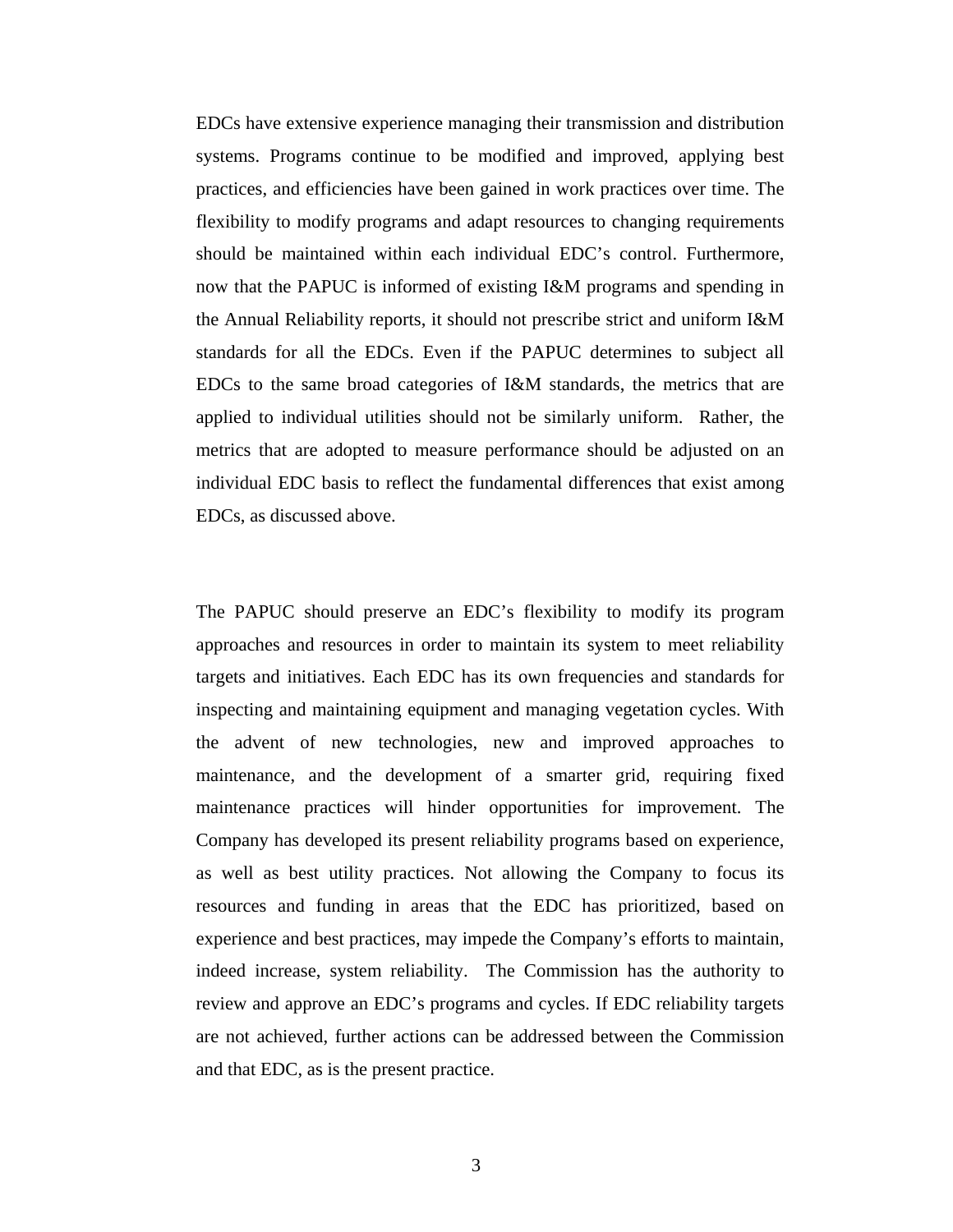### **IV. CONCLUSION**

Pike does not support the establishment of strict and uniform I&M standards to assure reliable electric service. An EDC's flexibility should be maintained for the development, modification and administration of I&M programs that not only impact reliability but efficiency as well. Pike presently has a number of reliability programs and initiatives that are targeted to maintain good reliability and electric delivery system performance. These programs are based on good utility practice, many years of experience, and are in some cases tailored for the specific geographical and electrical system characteristics in Pike's service territory. The Commission presently has the opportunity to review system performance through quarterly and annual reliability reports, customer-reported complaints, customer satisfaction surveys, and individual company meetings. Reliability is an ongoing and long-term endeavor that should be monitored as such.

In response to the Commission order directing the EDC's to provide the Commission with their current inspection and maintenance intervals for vegetation management and other intervals mentioned in § 57.198(e), attached is a matrix detailing the Company's present practices along with the Company's comments regarding the proposed requirements, as well as their potential impacts. Finally, Pike attaches Annex A, which sets forth Pike's proposed changes to the proposed regulations.

Pike also supports the comments proposed by the Energy Association of Pennsylvania.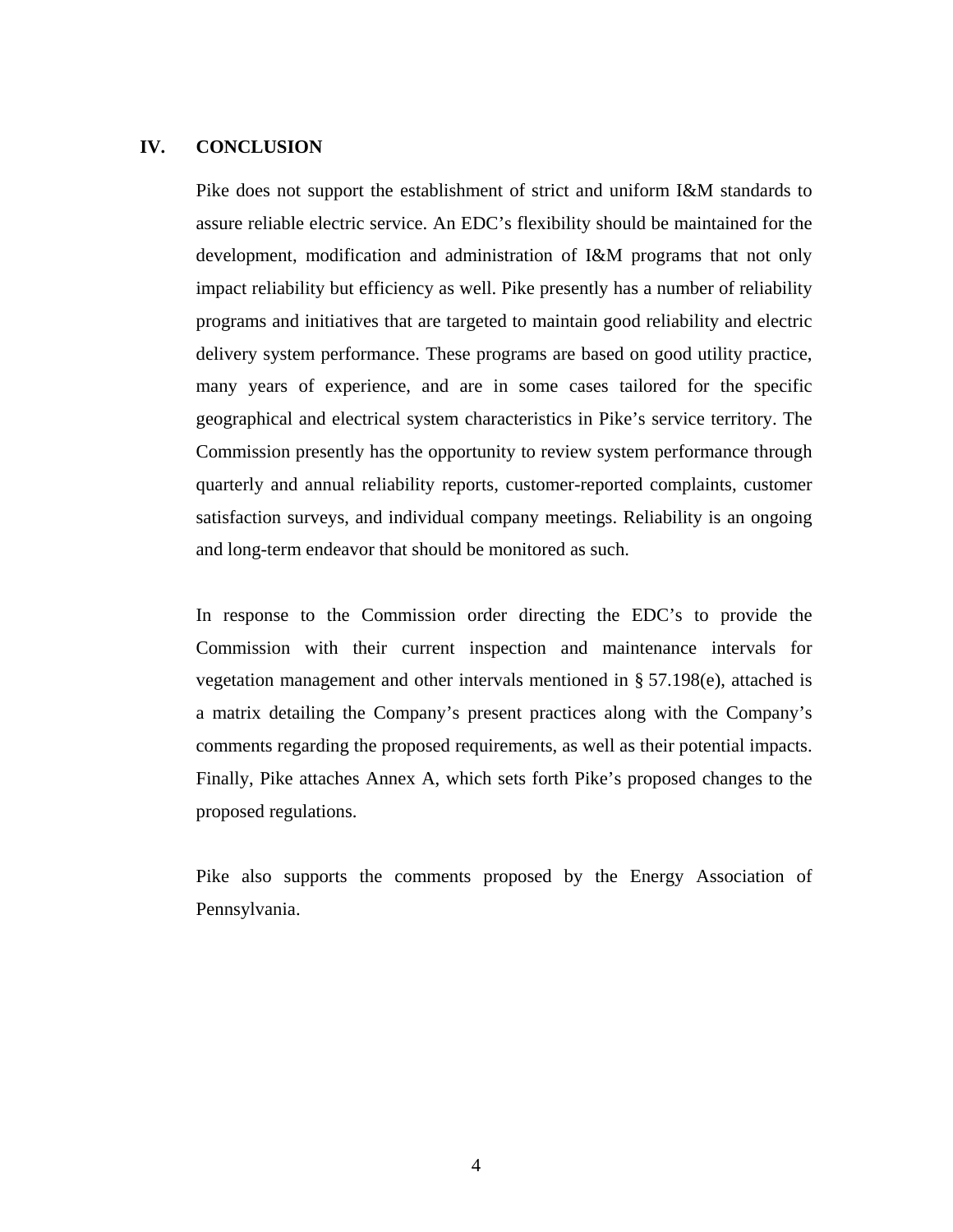# **Annex A TITLE 52. PUBLIC UTILITIES PART I. PUBLIC UTILITY COMMISSION Subpart C. FIXED SERVICE UTILITIES CHAPTER 57. ELECTRIC SERVICE**

# **Subchapter N. ELECTRIC RELIABILITY STANDARDS**

\* \* \* \* \*

**§ 57.192. Definitions. The following words and terms, when used in this subchapter, have the following meanings, unless the context clearly indicates otherwise:** 

**\* \* \* \* \***

 **Rural area--A rural place designated by the United States Bureau of Census as having a population of less than 5,000 and whose boundaries have been approved by the Secretary of the United States Department of Transportation.**

**\* \* \* \* \***

 **Urban area--An urbanized area or an urban place designated by the United States Bureau of Census as having a population of 5,000 or more and whose boundaries have been approved by the Secretary of the United States Department of Transportation.**

**\* \* \* \* \*** 

**§ 57.198. Inspection and maintenance standards.** 

**(a) An EDC shall have a plan for the periodic inspection and maintenance of distribution system poles, overhead conductors and cables, wires, transformers, switching devices, protective devices, regulators, capacitors, substations and other facilities critical to maintaining an acceptable level of reliability, in a format the Commission prescribes. The Commission will review each plan and may issue orders to ensure compliance with this section. The Commission may require an EDC to submit an updated plan at any time containing information the Commission may prescribe.** 

 **(1) The plan must be based on industry codes, National electric industry practices, manufacturers' recommendations, sound engineering judgment and past experience. The plan must be divided into rural and urban areas.**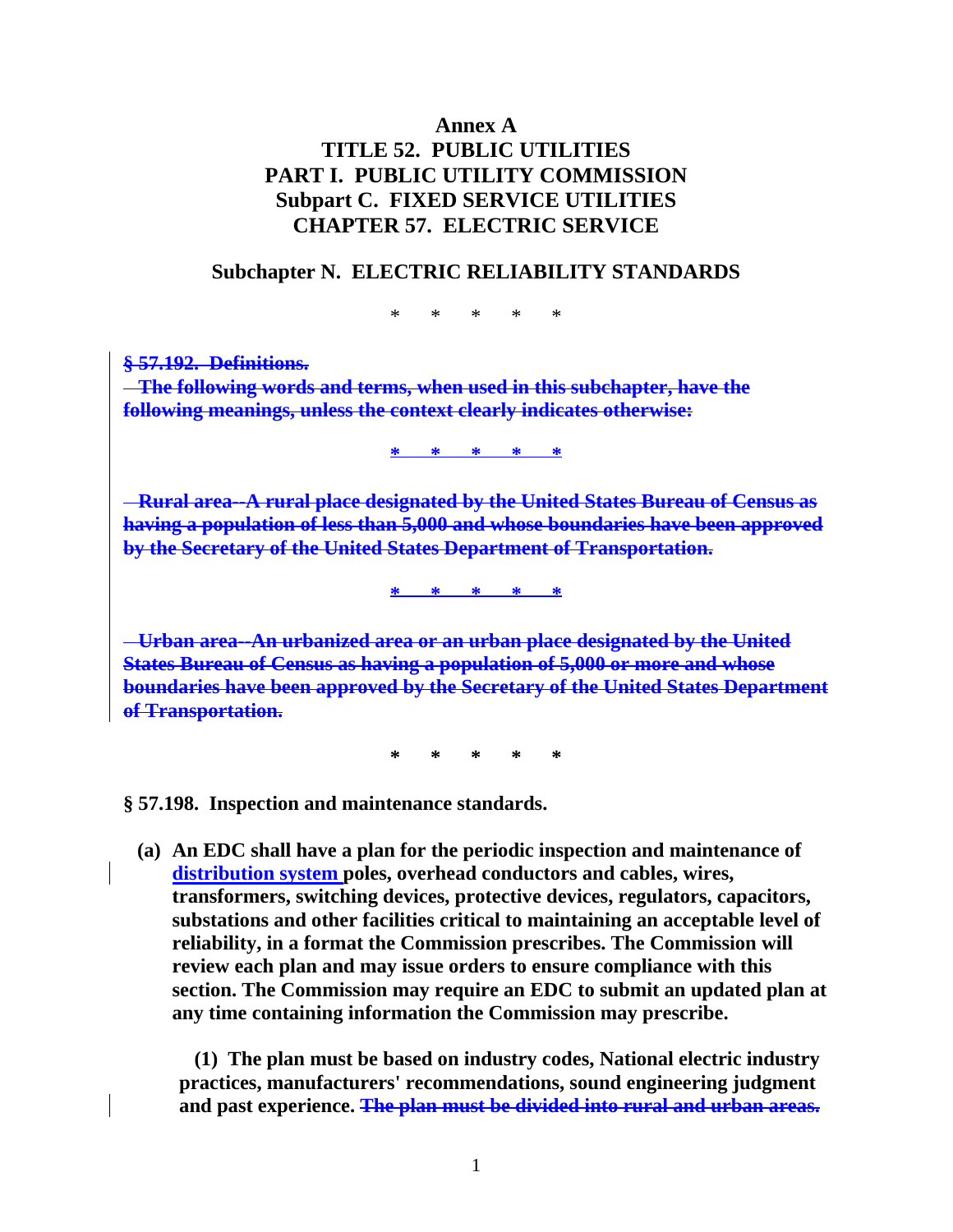**The plan must take into account the broad minimum inspection and maintenance intervalspractices provided for in subsection (e).** 

 **(2) An EDC shall reduce the risk of future service interruptions by accounting for the age, condition, design and performance of system components and by providing adequate resources to maintain, repair, replace and upgrade the system.** 

 **(3) The plan must include a program for the maintenance of minimum clearances of vegetation from the EDC's overhead transmission and distribution facilities sufficient to avoid contact under design-based conditions. The plan must include a program for the trimming of tree branches and limbs located in close proximity to overhead electric wires when the branches and limbs may cause damage to the electric wires regardless of whether the trees in question are on or off of a right-of-way.** 

 **(4) The plan, or updates to the plan, must form the basis of, and be consistent with, the EDC's inspection and maintenance goals and objectives included in subsequent annual and quarterly reliability reports filed with the Commission.** 

**(b) On or before October 1, 2007, and every 2 years thereafter, an EDC shall submit its whole plan for the following calendar year to the Commission for review.** 

 **(1) Within 90 days, the Commission or its designee will accept or reject the plan.** 

 **(2) Absent action by the Commission or its designee to reject the plan within 90 days of the plan's submission to the Commission, or by January 1, whichever is later, the plan will be deemed accepted. The acceptance will be conditioned upon the EDC meeting Commission-established reliability performance standards.**

- **(3)**  $\rightarrow$  **(3)** If the plan is rejected, in whole or in part, by the Commission **or its designee, the EDC shall be notified of the plan's deficiencies and directed to resubmit a revised plan, or pertinent parts of the plan, addressing the identified deficiencies, or submit an explanation why the EDC believes its plan is not deficient.**
- **(c) An EDC may request approval from the Commission for revising an approved plan. An EDC shall submit to the Commission, as an addendum**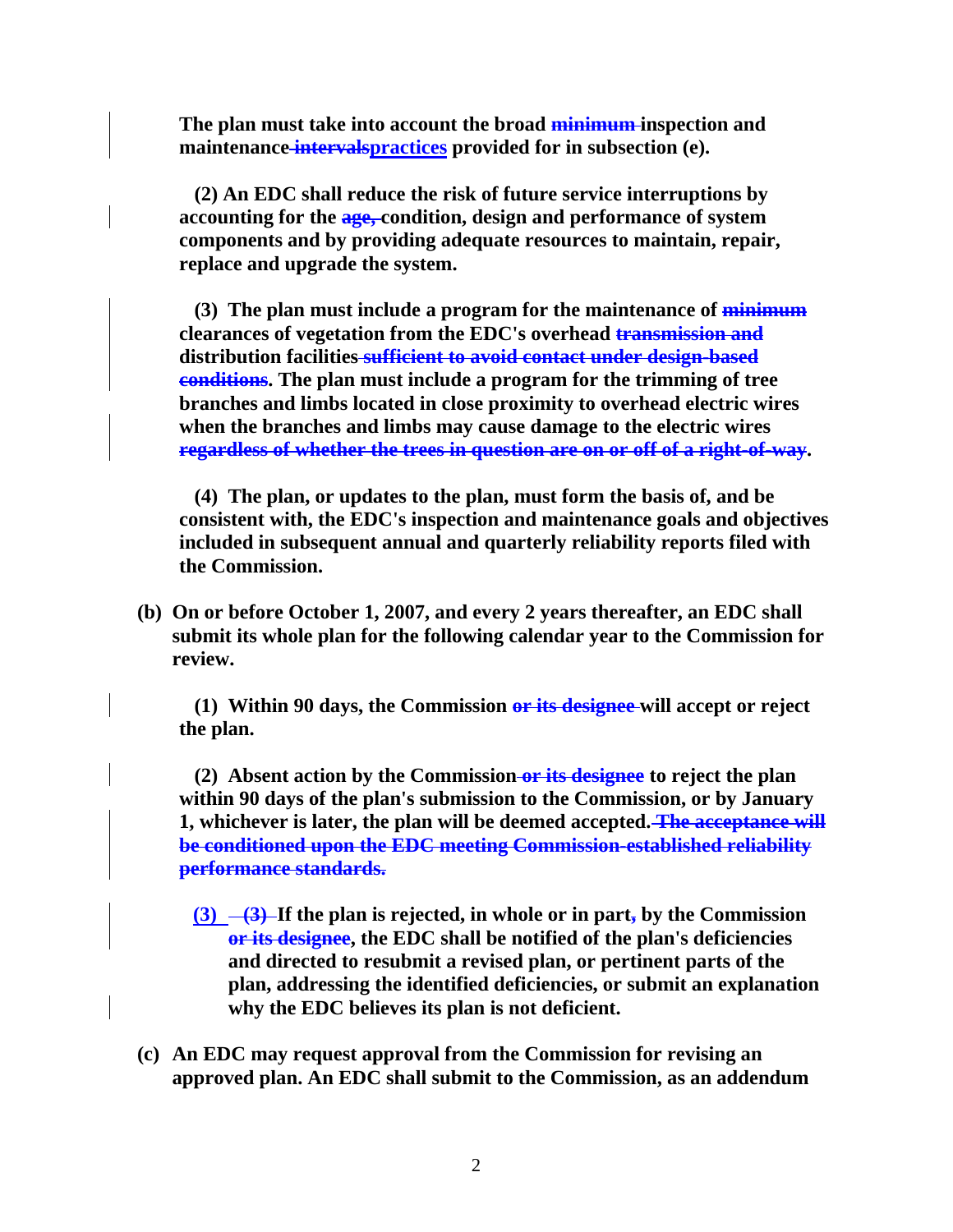**to its quarterly reliability report, prospective and past revisions to its plan and a discussion of the reasons for the revisions.** 

**(1) Within 90 days, the Commission will accept or reject the revisions to the plan.**

**(2) Absent action by the Commission to reject the revisions to the plan within 90 days of their submission to the Commission, the revisions to the plan shall be deemed accepted.**

 **(d) An EDC shall maintain records of its inspection and maintenance activities sufficient to demonstrate compliance with its transmission and distribution facilities inspection, maintenance, repair and replacement programs as required by subsection (e). for a period of two (2) years. The records shall be made available to the Commission upon request within 30 days.** 

 **(e) An EDC shall maintain the following minimum types of inspection and maintenance intervalsplans:** 

 **(1) Vegetation management. The Statewide minimum inspection and treatment cycles for vegetation management are 4 years for distribution facilities and 5 years for transmission facilities.**

 **(2) Pole inspections. Distribution poles shall be visually inspected every 10 years.**

 **(3) Overhead line inspections. Transmission lines shall be inspected aerially twice per year in the spring and fall. Transmission lines shall be inspected on foot every 2 years. Distribution lines shall be inspected by foot patrol a minimum of once per year. If problems are found that affect the integrity of the circuits, they shall be repaired or replaced no later than 30 days from discovery. Overhead distribution transformers shall be visually inspected annually as part of the distribution line inspection. Aboveground pad-mounted transformers and below-ground transformers shall be inspected on a 2-year cycle. Reclosers shall be inspected and tested at least once per year.**

 **(4) Substation inspections. Substation equipment, structures and hardware shall be inspected monthly.**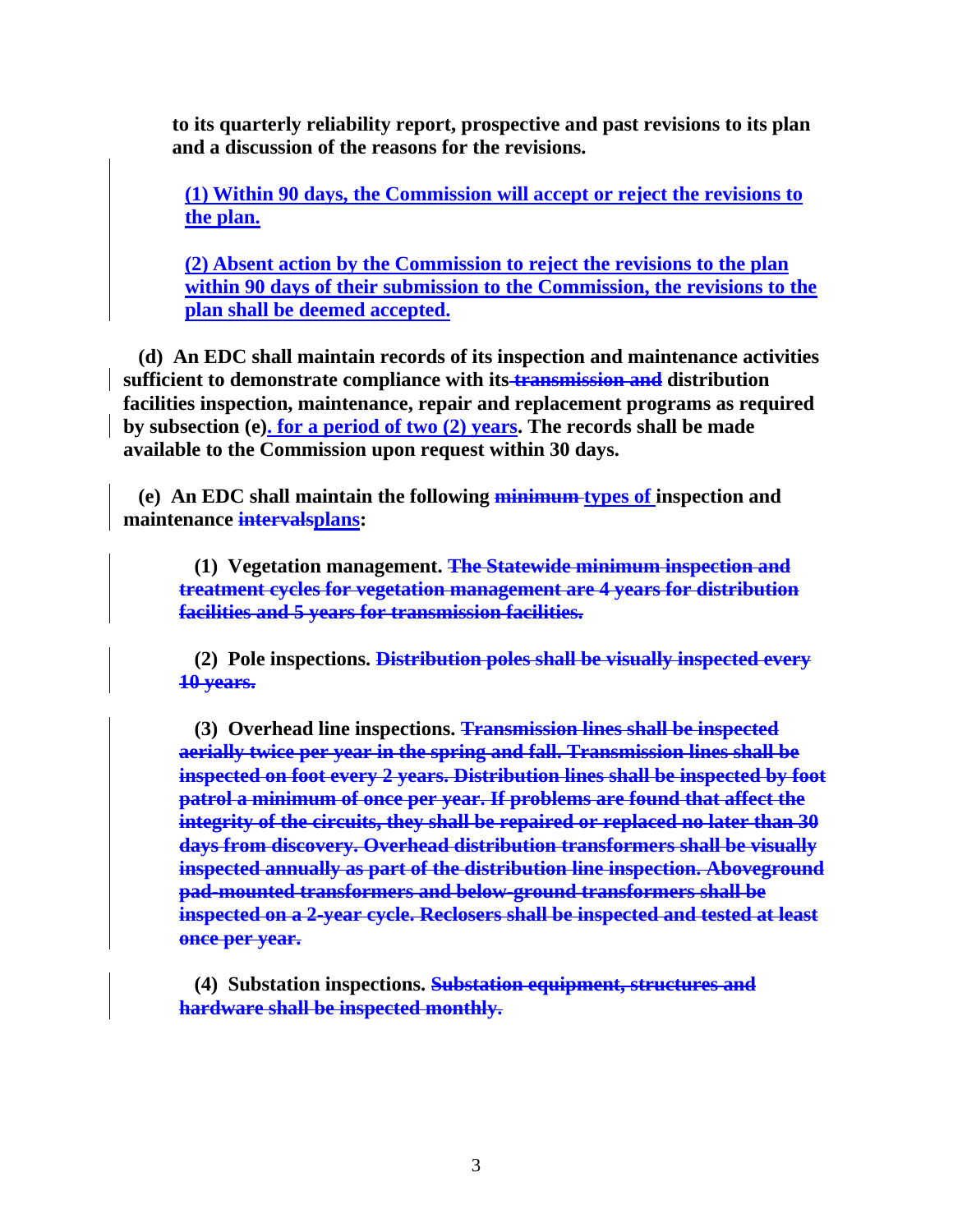**Maintenance Items**

| <u>unnonunoo nomo</u><br><b>Subject</b> | <b>PUC Proposal</b>                                                                                                                                                                                                                                                                                                                                                                                                                                                                                                              | <b>Current Practice</b>                                                                                                                                                          | <b>Potential Impact</b>                                                                                                                                                                                                                                                                                                                                                                                       | <b>Estimated Cost and/or Resource Impact</b>      |
|-----------------------------------------|----------------------------------------------------------------------------------------------------------------------------------------------------------------------------------------------------------------------------------------------------------------------------------------------------------------------------------------------------------------------------------------------------------------------------------------------------------------------------------------------------------------------------------|----------------------------------------------------------------------------------------------------------------------------------------------------------------------------------|---------------------------------------------------------------------------------------------------------------------------------------------------------------------------------------------------------------------------------------------------------------------------------------------------------------------------------------------------------------------------------------------------------------|---------------------------------------------------|
| 1) Vegetation Management                | Distribution Cycle of 4 Years                                                                                                                                                                                                                                                                                                                                                                                                                                                                                                    | Distribution Cycle of 4 Years, to be reduced to 3 Years<br>effective in 2007.                                                                                                    | None                                                                                                                                                                                                                                                                                                                                                                                                          | No incremental costs                              |
|                                         | The plan must include a program for the maintenance of<br>minimum clearances of vegetation from the EDC's<br>overhead transmission and distribution facilities<br>sufficient to avoid contact under design-based<br>conditions. The plan must include a program for the<br>trimming of tree branches and limbs located in close<br>proximity to overhead electric wires when the branches<br>and limbs may cause damage to the electric wires<br>regardless of whether the trees in question are on or off<br>of a right-of-way. | Distribution 10 feet below and to each side, 15 feet<br>vegetation.                                                                                                              | Depends on the standards that are prescribed and if the<br>above. Pike current program does not address off ROW standard applies to the box created at the time of trimming or a<br>minimum allowed during any point of the trimming cycle. This<br>can also be affected by customer concerns or municipal<br>ordinances. Pike has no control of off ROW assets and this<br>requirement should be eliminated. | Cannot be determined until the standards are set. |
|                                         | Transmission Cycle of 5 Years                                                                                                                                                                                                                                                                                                                                                                                                                                                                                                    | Pike has no Transmission in Pennsylvania.                                                                                                                                        | None                                                                                                                                                                                                                                                                                                                                                                                                          | None                                              |
| 2) Pole Inspections                     | Poles inspected every 10 years                                                                                                                                                                                                                                                                                                                                                                                                                                                                                                   | Pike does not implement a pole inspection program.                                                                                                                               | This is a totally incremental cost that would include pole<br>inspection, treatment, trussing, and replacement.                                                                                                                                                                                                                                                                                               | Annual Costs: \$17K Capital; \$18K Maintenance    |
| 3) Overhead Line Inspection             | Transmission Lines inspected aerially twice per year<br>(spring and fall)                                                                                                                                                                                                                                                                                                                                                                                                                                                        | Pike has no Transmission in Pennsylvania.                                                                                                                                        | None                                                                                                                                                                                                                                                                                                                                                                                                          | None                                              |
|                                         | Transmission Lines inspected on foot every 2 years                                                                                                                                                                                                                                                                                                                                                                                                                                                                               | Pike has no Transmission in Pennsylvania.                                                                                                                                        | None                                                                                                                                                                                                                                                                                                                                                                                                          | None                                              |
|                                         | Distribution Lines inspected on foot every year                                                                                                                                                                                                                                                                                                                                                                                                                                                                                  | We do not do foot patrol, however, three phase lines are Totally incremental program.<br>infrared inspected each year and single phase lines are<br>inspected every three years. |                                                                                                                                                                                                                                                                                                                                                                                                               | Annual Costs: \$55K                               |
|                                         | All problems found during inspections fixed within 30<br>days - DISTRIBUTION                                                                                                                                                                                                                                                                                                                                                                                                                                                     | Problems found during infrared inspection are<br>categorized and repaired or monitored based on the<br>category.                                                                 | Could be significant depending on the problems found and the No estimate. Further descriptions of problems that<br>parameters that describe what findings must be repaired in 30<br>days. Pike would prescribe to a prioritized process where only<br>top priority problems would have to be fixed within 30 days,<br>based on line/equipment outage availability.                                            | must be fixed is required.                        |
|                                         | All problems found during inspections fixed within 30<br>days - TRANSMISSION                                                                                                                                                                                                                                                                                                                                                                                                                                                     | Pike has no Transmission in Pennsylvania.                                                                                                                                        | None                                                                                                                                                                                                                                                                                                                                                                                                          | None                                              |
|                                         | Overhead transformers visually inspected annually as<br>part of circuit inspection                                                                                                                                                                                                                                                                                                                                                                                                                                               | Transformers are inspected as part of the infrared<br>program                                                                                                                    | New program required for visual inspection of OH<br>transformers.                                                                                                                                                                                                                                                                                                                                             | Annual Costs: \$15K                               |
|                                         | Underground transformers inspected every 2 years                                                                                                                                                                                                                                                                                                                                                                                                                                                                                 | UG tranformers are not inspected as part of the infrared<br>program.                                                                                                             | Depends upon the scope of the inspection requirement. An<br>external inspection will require less resources than an internal<br>one, however, either way, additional resources would be<br>required to complete this task.                                                                                                                                                                                    | Annual Costs: \$10K                               |
|                                         | Reclosers inspected and tested every year                                                                                                                                                                                                                                                                                                                                                                                                                                                                                        | Reclosers are inspected every year and tested every<br>three years.                                                                                                              | Pike has a limited number of these devices in service in PA at No cost impact.<br>this time. Pike would advocate an annual functional field test to<br>verify operatbility as suitable to meet the testing requirements                                                                                                                                                                                       |                                                   |
| 4) Substation Inspections               | Substation equipment, structures, hardware inspected<br>monthly                                                                                                                                                                                                                                                                                                                                                                                                                                                                  | Substation equipment, structures, hardware inspected<br>monthly                                                                                                                  | None                                                                                                                                                                                                                                                                                                                                                                                                          | None                                              |